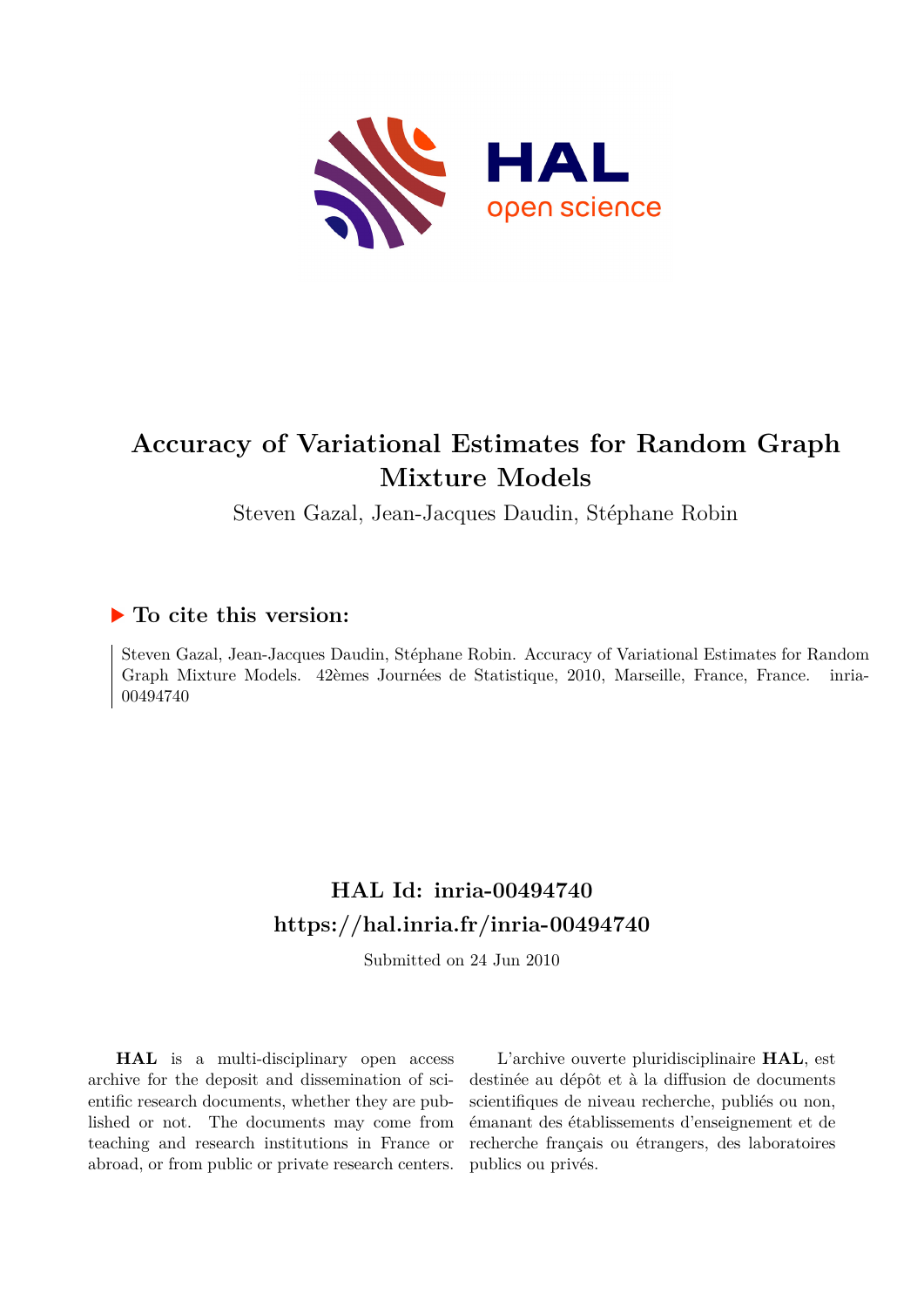## Accuracy of Variational Estimates for Random Graph Mixture Models

Steven Gazal <sup>a,b</sup> & Jean-Jacques Daudin <sup>a,b</sup> & Stéphane Robin <sup>a,b</sup>

 $^{a}AqroParisTech$ , UMR 518, F-75005, Paris, FRANCE <sup>b</sup>INRA, UMR 518, F-75005, Paris, FRANCE

L'analyse des réseaux exerce depuis quelques années un attrait croissant. Les données qui sont sous la forme de mesures de relations entre items sont de plus en plus disponibles, et abandonnent la structure usuelle d'un jeu de données de type individus-variables pour une structure de type individus-individus. Ces données "relationnelles" sont très souvent présentées sous la forme d'un graphe, même si cette représentation a ses limites, notamment quand le nombre d'individus dépasse la centaine. La représentation graphique des données des réseaux est alors attractive, mais nécessite un modèle synthétique.

Le modèle de graphe le plus ancien et le plus utilisé est le modèle de mélange d'Erdös-Rényi. C'est un modèle simple dont les propriétés moyennes ou asymptotiques sont connues : distribution des degrés, densité du graphe, coefficient d'agrégation, diamètre moyen... L'écriture littérale de la vraisemblance de ce modèle est très simple, mais son temps de calcul croit de façon exponentielle avec le nombre d'individu. Une utilisation des algorithmes d'estimation usuels comme E-M n'est pas envisageable. Une approche variationnelle a été utilisé comme alternative pour implémenter un algorithme d'estimation des paramètres du modèle, et cela pour des réseaux de très grande taille (Daudin & al (2008)).

La méthode variationnelle est une technique d'optimisation qui permet de trouver le maximum d'une fonction en optimisant une borne inférieure (Jaakola (2000)). Les solutions de ces problèmes sont souvent des équations de point fixe.

Les propriétés statistiques des estimateurs produits par cette approche sont cependant mal connues. Gunawardana et Byrne (2005) ont prouvé que l'algorithme variationnel converge vers une solution qui minimise la divergence, mais qui n'est pas un point stationnaire de la vraisemblance, sauf pour les modèles dégénérés. McGrory et Titterington (2007) et (2009) ont étudié les propriétés des estimateurs variationnels en terme de séléction de modèles pour des mélanges gaussiens et des modèles de chaine de Markov cachée. Hormis ces travaux, nous n'avons pas d'autres informations sur les propriétés statistiques des estimateurs variationnels.

Le but de nos travaux est donc d'étudier par simulation la convergence de différents estimateurs variationnels. Seront étudiés l'estimateur variationnel classique (VEM), l'estimateur de la Belief Propagation (BP) (Yedidia & al  $(2003)$ ), ainsi qu'une extension au modèle bayesien (VB) (Beal  $&$  Ghahramani (2003)) où les paramètres sont considérés comme des variables cachées.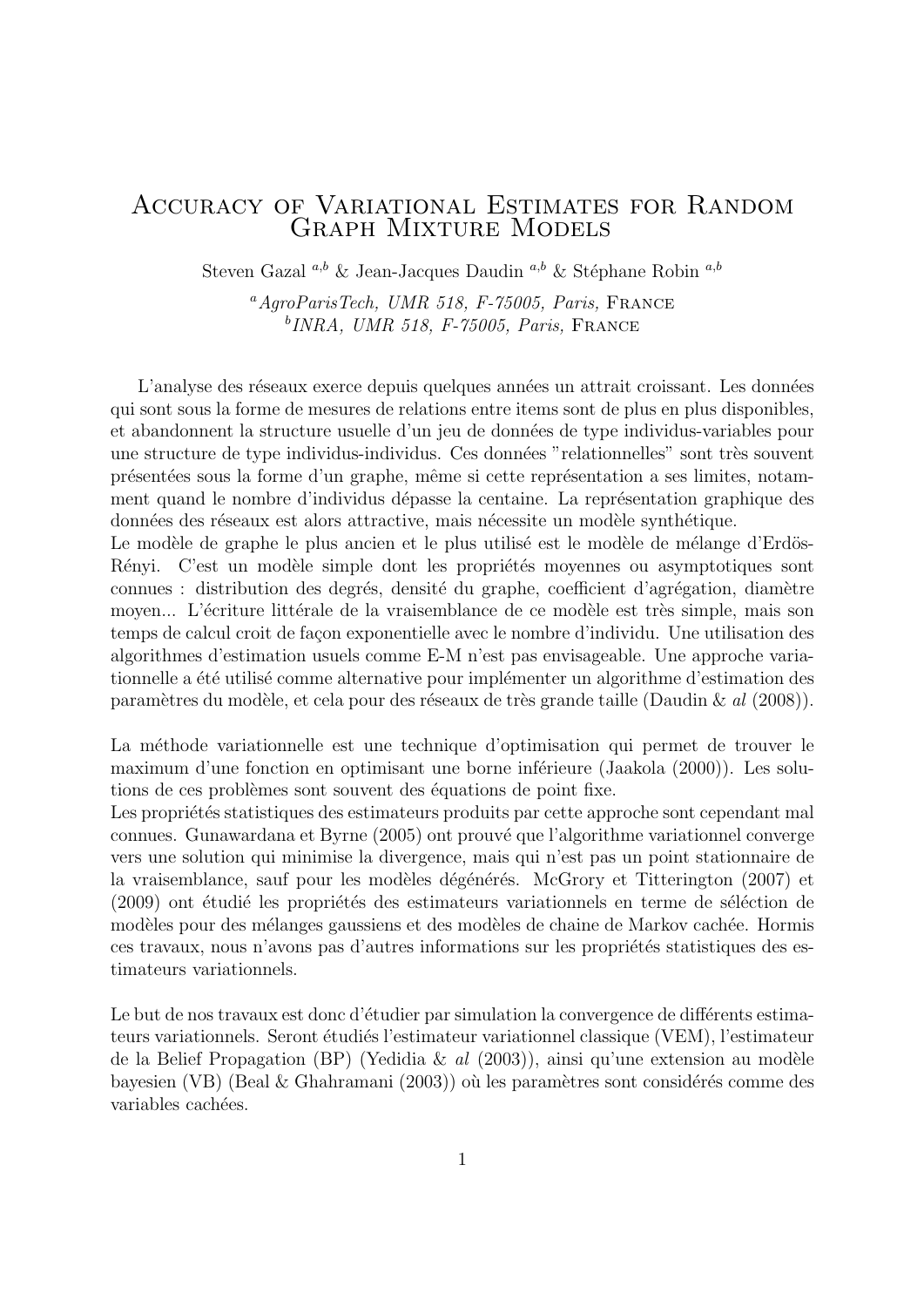Tout d'abord nous avons simuler des réseaux aux dimensions "restreintes" pour pouvoir comparer la qualité et la précision des estimateurs EM et variationnels. Puis nous avons fait varier la taille des graphes pour étudier la convergence des estimateurs variationnels uniquement.

Les résultats montrent une bonne convergence des estimateurs variationnels, et une qualité très proche de celle des estimateurs EM.

Nous avons également prouvé théoriquement la consistance de l'estimateur variationnel. La démonstration ne sera pas montré mais les idées principales seront avancées.

Enfin nous illustrerons nos différents estimateurs variationnels VEM et VB sur le réseau de régulation d'E. Coli.

Complex networks are more and more studied in different domains such as social sciences and biology. The network representation of the data is graphically attractive, but there is clearly a need for a synthetic model, giving a lightning representation of complex networks. Statistical methods have been developed for analyzing complex data such as networks in a way that could reveal underlying data patterns through some form of classification.

The Erdös-Rényi's mixture model is a network model used a lot. It is very simple and its properties are well known. The likelihood can be written easily, but the big size of the graph forbids the use of the traditional EM algorithm. The dependency of all the nodes implies that the E step explores all the configurations of a graph. It is too complex to compute it when the number of nodes is high. A variational method has been used for estimating the parameters in a reasonable time (Daudin & al (2008)).

The variational methods refer to a large collection of optimization techniques (Jaakola (2000)). It consists on replacing a complex likelihood by a lower bound of the likelihood that is simpler to compute. In EM algorithm, the estimators that maximize this lower bound have unknown statistical properties. Gunawardana & Byrne (2005) claim that variational methods converge to solutions that minimize divergence, but these are not necessarily stationary points in likelihood. They only converge to stationary points in likelihood in degenerate cases. McGrory and Titterington (2007) and (2009) studied the properties of variational estimates in terms of model selection for Gaussian mixtures and hidden Markov models. Despite these works and others, we still do not have an overall picture of the statistical properties of variational estimates.

We present several variational estimates of the model parameters, and compare their accuracy through a simulation study. We study the variational estimator (VEM), the Belief Propagation estimate (BP) (Yedidia & al  $(2003)$ ) and the variational approach will be extended to the Bayesian setting, the parameters being considered as unobserved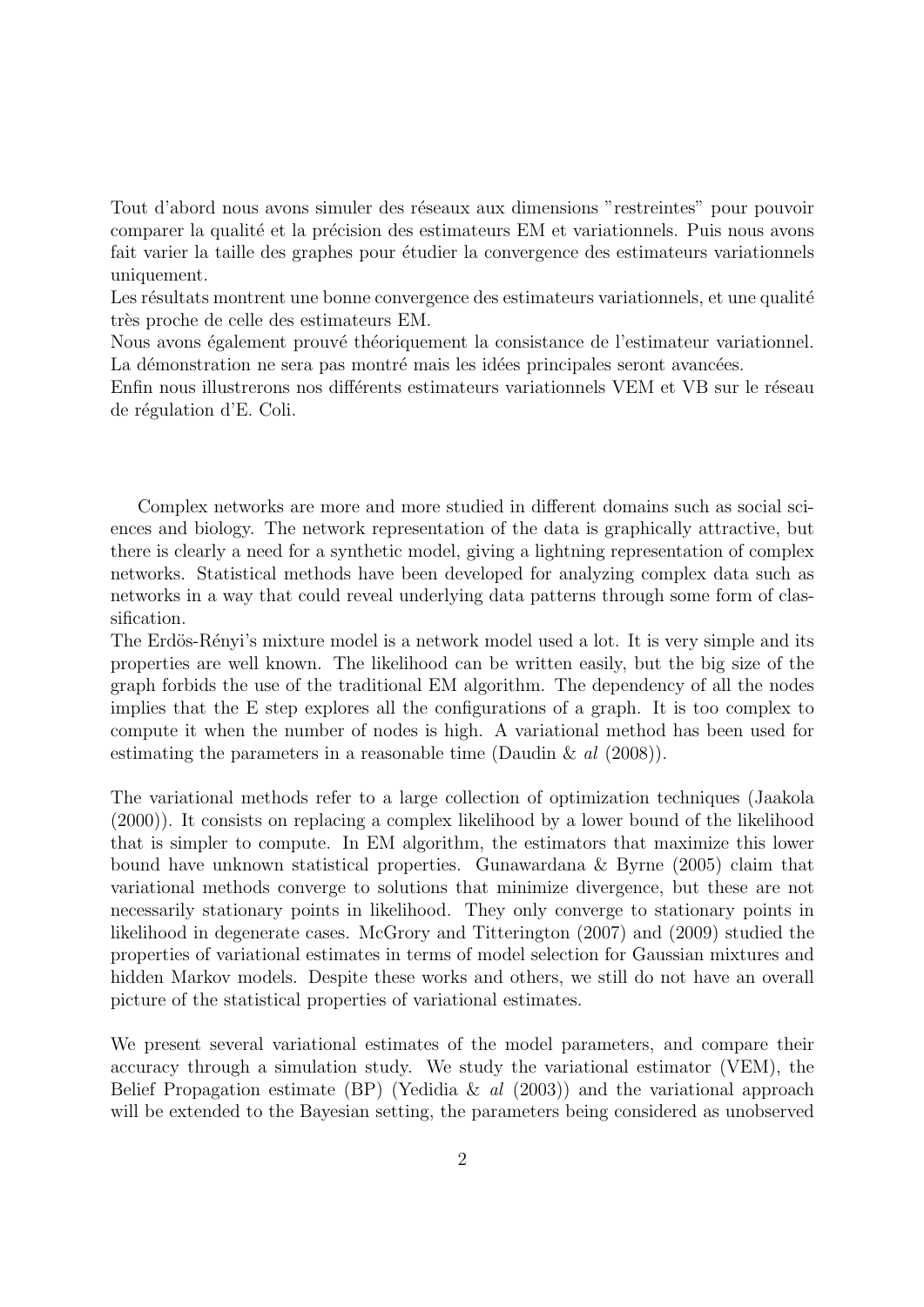variables (VB) (Beal and Ghahramani (2003)).

First we simulated small networks in order to be able to calculate the EM estimate and to compare its quality with the variational estimators. Then we increased the size of our networks to study the convergence of the variational estimates only.

The results show a good convergence of the variational estimates and a good quality compared to the EM estimate.

We also proved the consistance of the variational estimate. The proof will not be explained but the main ideas will be shown.

We finally illustrate the differences between the variational estimates VEM and VB on the regulatory network of E. coli.

Mots-clés: Modèles graphiques - Méthodes bayésiennes

#### Bibliographie

[1]Balazsi, G., Barabasi, A.-L., Oltvai, Z. (2005) Topological units of environmental signal processing in the transcriptional network of escherichia coli. PNAS, 102(22), 7841-7846.

[2]Beal, M. J., Ghahramani, Z. (2003) The variational Bayesian EM algorithm for incomplete data: with application to scoring graphical model structures. Bayesian Statistics 7, Oxford University Press, pp. 543-52.

[3]Besag, J. (1986) On the statistical analysis of dirty pictures. J. R. Statist. Soc. B, 48 (3), 259-302.

[4]Daudin, J.-J., Picard, F., Robin, S. (2008) A mixture model for random graphs. Stat Comput, 18, 173-183.

[5] Dempster, A. P., Laird, N. M., Rubin, D. B. (1977) Maximum likelihood from incomplete data via the EM algorithm. J. R. Statist. Soc. B, 39, 1-38.

[6] Gunawardana, A., Byrne, W. (2005) Convergence theorems for generalized alternating minimization procedures. J. Machine Learn. Res., 6, 2049-2073.

[7] Jaakola, T. S. (2000) Tutorial on variational approximation methods. MIT Press.

[8] Jordan, M. I., Ghahramani, Z., Jaakkola, T., Saul, L. K. (1999) An introduction to variational methods for graphical models. Machine Learning, 37 (2), 183-233.

[9] Latouche, P., Birmel, E., Ambroise, C. (2008) Bayesian methods for graph clustering. SSB Research Report 17.

[10] MacKay, D. J. (2003) Information Theory, Inference, and Learning Algorithms. Cambridge Univer- sity Press.

[11] McGrory, C., A., Titterington, D., M. (2009) Variational Bayesian analysis for hidden Markov models. Austr. & New Zeal. J. Statist., 51 (2), 227-44.

[12] McGrory, C. A., Titterington, D. M. (2007) Variational approximations in Bayesian model selection for finite mixture distributions. Comput. Statist. and Data Analysis, 51, 5332-67.

[13] McLachlan, G., Peel, D. (2000) Finite Mixture Models. Wiley.